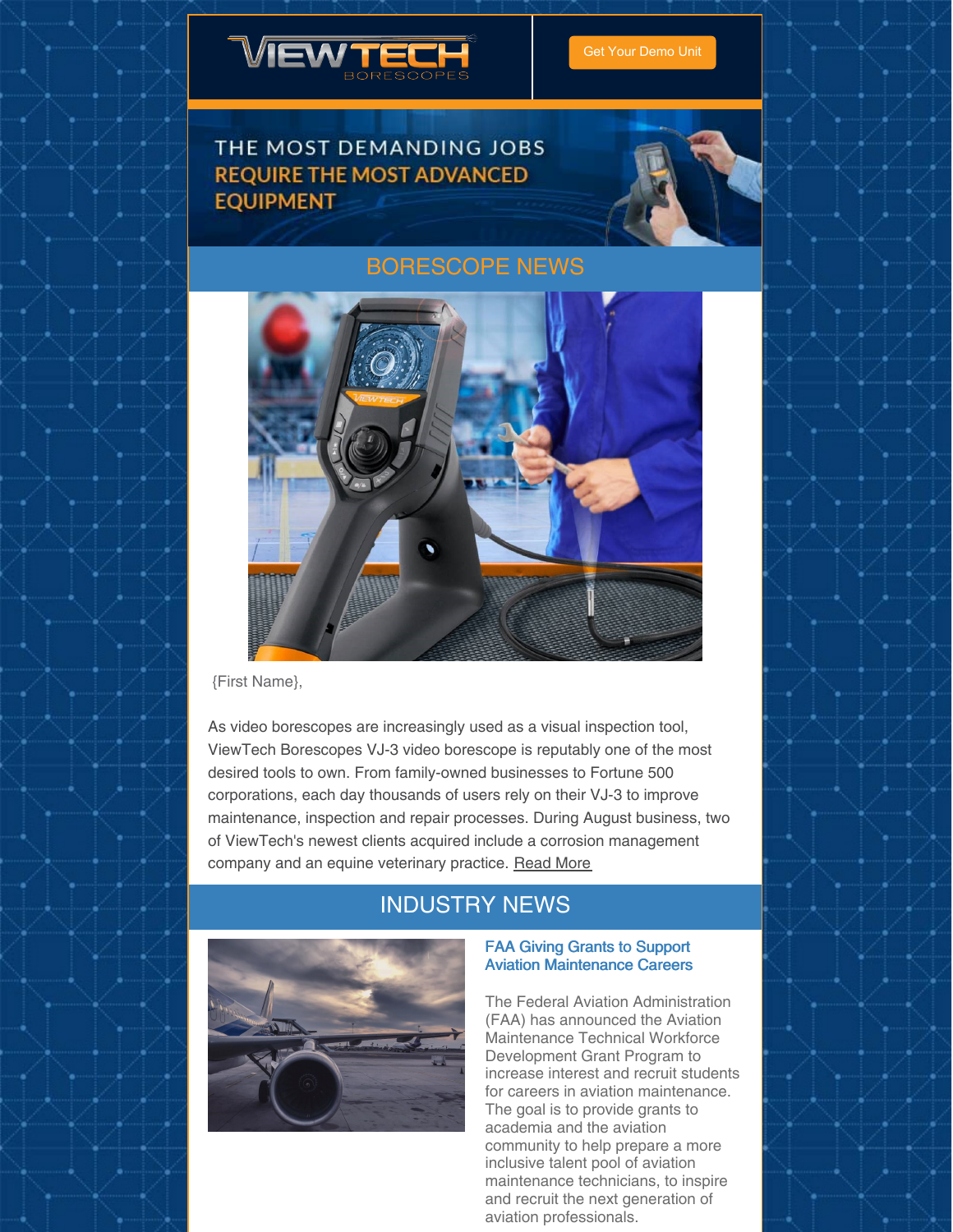

## READ [MORE](https://www.avm-mag.com/faa-giving-grants-to-support-aviation-maintenance-careers/)

Mitsubishi Power Helps Diversify and Decarbonize the Illinois Power Grid: Ships the First JAC Gas Turbine Manufactured in America to J-POWER USA's Jackson Generation **Project** 

Mitsubishi Power shipped the first JAC gas turbine manufactured in America to J-POWER USA Development Co. Ltd. for its 1,200 megawatt Jackson Generation project in Elwood, Illinois. This project supports the state's commitment to renewable energy by providing efficient, flexible generation that complements additional wind and solar energy and reduces Illinois' dependence on coal-fired generation.

### READ [MORE](https://www.valdostadailytimes.com/news/business/mitsubishi-power-helps-diversify-and-decarbonize-the-illinois-power-grid-ships-the-first-jac-gas/article_3e99f215-e74f-5f37-bbe2-cb93156d59c0.html)

#### Machine Vision Frame-by-Frame

Frame grabbers are essential components in machine vision systems that provide ultra highspeed, high-data image capture from one camera or multiple cameras simultaneously. A new generation of frame grabbers is now capable of bringing together images and transferring the data with minimal or no latency to PCs for analysis, helping manufacturers meet zero defect inspection goals with greater precision, and still reduce the overall time and cost of inspection.

### READ [MORE](https://www.qualitymag.com/articles/96137-machine-vision-frame-by-frame?oly_enc_id=7121J1698590F4R)

### IBM and Red Hat to Build Oil and Gas Industry Hybrid Cloud

Schlumberger, IBM and Red Hat have joined forces to accelerate digital transformation across the oil and gas industry. The collaboration will initially focus on private, hybrid and multi-cloud deployments for Schlumberger's own services with Red Hat OpenShift. This will then hopefully lead to the delivery of the first hybrid cloud implementation for the OSDU - an open data standard for the oil and gas industry.

READ [MORE](https://www.itpro.co.uk/cloud/hybrid-cloud/357037/ibm-and-red-hat-to-build-oil-and-gas-industry-hybrid-cloud)

## UPCOMING TRADESHOWS